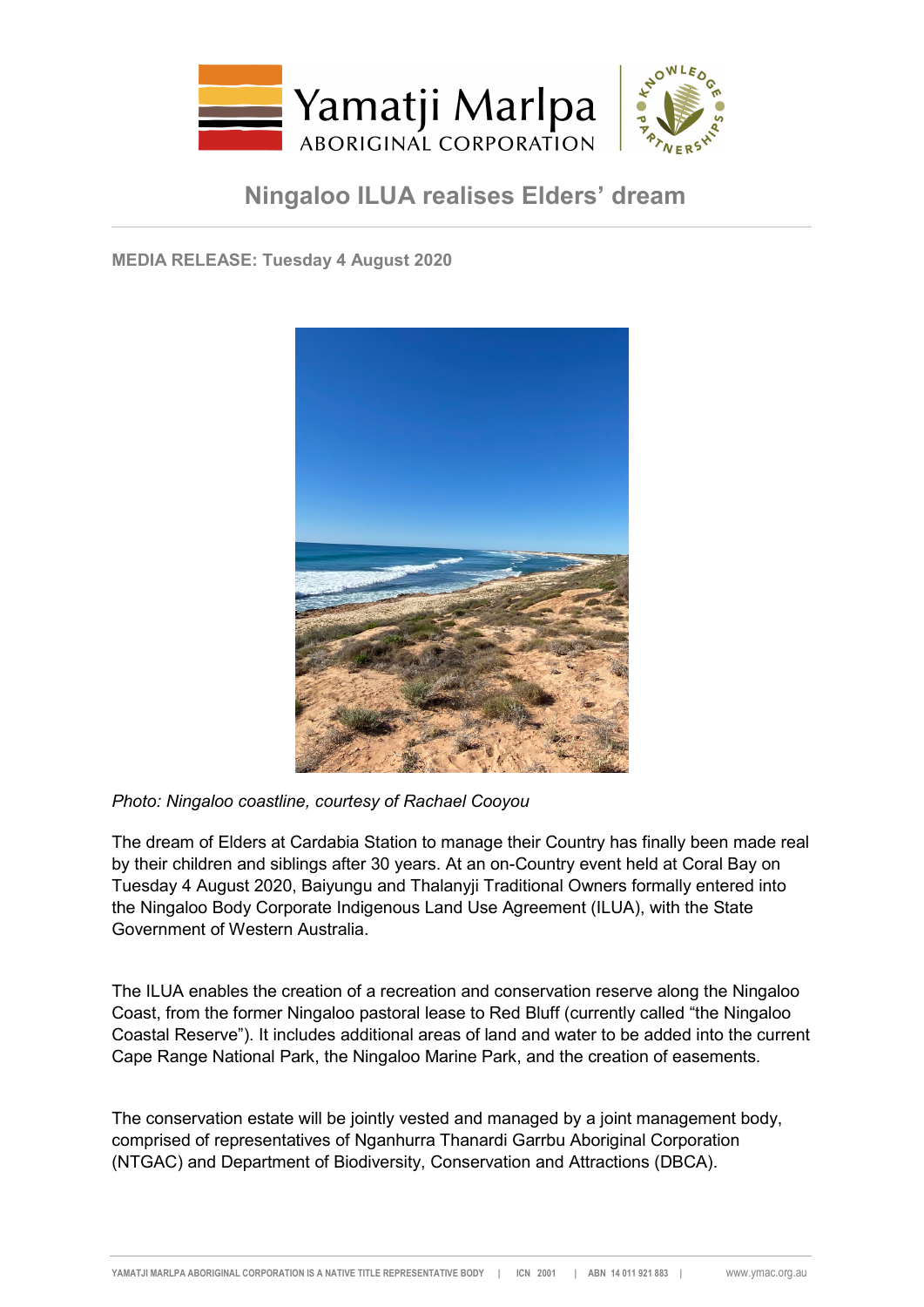

Joint Management Body Chairperson Paul Baron said it has been one incredible journey to reach the agreement, and to see their Prescribed Body Corporate officially named as a partner on the ILUA and title.

"It was more than three decades ago that our Elders had this notion of having a management role in taking care of our Country. Unfortunately, many who began this work are not with us to celebrate. It's the result of a lot of effort, working as a group and with the staff at Yamatji Marlpa Aboriginal Corporation (YMAC). We've spent many long hours around the table with the State working through how joint management will operate, and to get the backing needed to recognise the importance of our storytelling," Mr Baron said.

"Our culture and heritage is vitally important. It is central to our recognition as Traditional Owners, and our ownership of the role we will play.

"This agreement paves the way for future generations. We know the most important part is that it creates opportunity for Traditional Owners to be involved in tourism. It gives us a chance to contribute to this sector in a meaningful way with what has so much significance to us and our identity. We are excited and grateful that this amazing Country will be celebrated, and appreciated by visitors who will depart with more knowledge of this land than what has previously been available."

NTGAC Chairperson Rachael Cooyou's mother was a key member of the Traditional Owner group at Cardabia Station, who had the vision for their people. She said it was wonderful that this long held dream has finally come to be for current and future generations.

"The ILUA formalises what we have been doing and want to do for our Country. Now after all this time, we have not just the recognition, but also the resources and support to have our own people on the ground. Our people's self-respect, and self-worth is able to grow as we are able to give back to something that is so important to us. We are also able to share with others something that is part of our being and identity. Something we are so proud of, our Country," she said.

YMAC Chief Executive Officer Simon Hawkins said it was exciting to see the Baiyungu and Thalanyji people become partners in the management of their Country, particularly so soon after the group's native title determination in December 2019.

"YMAC staff are so proud to have supported the Baiyungu and Thalanyji people through the negotiations for this ILUA, we are even more excited to see them take these next steps in self- determination," he said.

"This is a great example of the benefits that can be gained for so many people through partnerships and agreements that value and recognise the contributions Traditional Owners provide.

"Congratulations to DBCA for this partnership, and thank you to the Baiyungu and Thalanyji people for your care, your work, and your knowledge that we will all be able to benefit from.